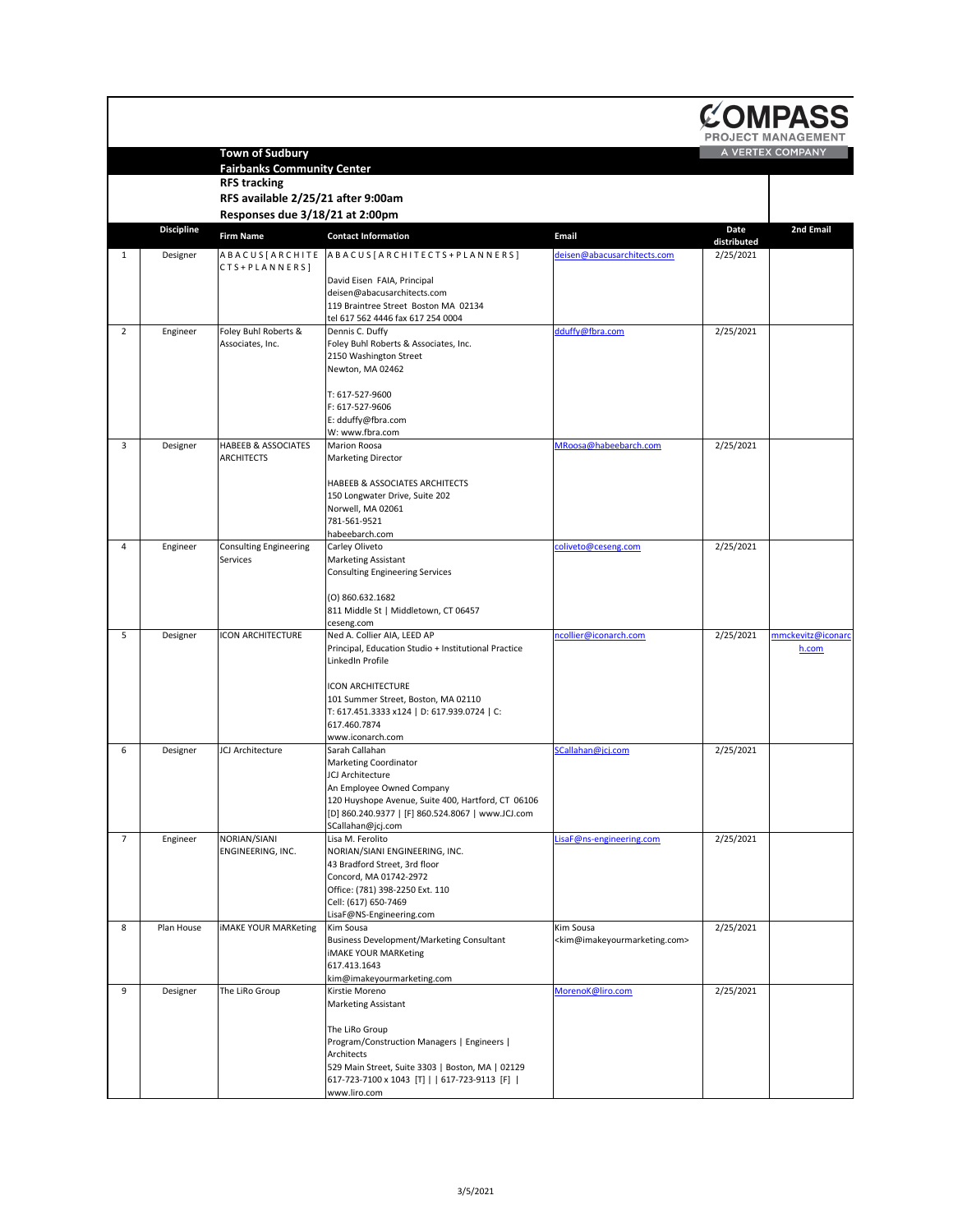|    | <b>Discipline</b> | <b>Firm Name</b>                            | <b>Contact Information</b>                                | <b>Email</b>                   | <b>Date</b> | 2nd Email            |
|----|-------------------|---------------------------------------------|-----------------------------------------------------------|--------------------------------|-------------|----------------------|
| 10 |                   | Moody & Nolan                               | <b>BARB FORESTALL</b>                                     |                                | distributed |                      |
|    | Designer          |                                             | <b>PROJECT ADMINISTRATOR</b>                              | BForestall@moodynolan.com      | 2/25/2021   |                      |
|    |                   |                                             |                                                           |                                |             |                      |
|    |                   |                                             | OFFICE: 216.432.0696                                      |                                |             |                      |
|    |                   |                                             | DIRECT: 216.356.4169                                      |                                |             |                      |
|    |                   |                                             | CELL: 216.336.3848                                        |                                |             |                      |
| 11 | Designer          | <b>BARGMANN HENDRIE +</b>                   | moodynolan.com<br>Jennifer Bentley, Director of Marketing | JBentley@bhplus.com            | 2/25/2021   |                      |
|    |                   | ARCHETYPE, INC.                             | $bh+a$                                                    |                                |             |                      |
|    |                   |                                             | BARGMANN HENDRIE + ARCHETYPE, INC.                        |                                |             |                      |
|    |                   |                                             | 9 Channel Center Street, Suite 300, Boston, MA 02210      |                                |             |                      |
|    |                   |                                             | 617 350 0450 main<br>617 456 2260 direct                  |                                |             |                      |
|    |                   |                                             | 617 515 6553 cell                                         |                                |             |                      |
|    |                   |                                             | www.bhplus.com                                            |                                |             |                      |
| 12 | Designer          | Moser Pilon Nelson,                         | Diane M. Sedar   Moser Pilon Nelson, Architects, LLC      | dsedar@mpn-arch.com            | 2/25/2021   |                      |
|    |                   | Architects, LLC                             | dsedar@mpn-arch.com                                       |                                |             |                      |
|    |                   |                                             | www.mpn-arch.com                                          |                                |             |                      |
| 13 | Designer          | <b>JOHNSON ROBERTS</b><br><b>ASSOCIATES</b> | Will Ragano<br>Marketing Manager   Graphic Designer       | wragano@johnson-roberts.com    | 2/25/2021   |                      |
|    |                   |                                             | JOHNSON ROBERTS ASSOCIATES                                |                                |             |                      |
|    |                   |                                             | 15 Properzi Way                                           |                                |             |                      |
|    |                   |                                             | Somerville, MA 02143                                      |                                |             |                      |
|    |                   |                                             | 617-666-8585                                              |                                |             |                      |
| 14 | Designer          | Dietz & Company<br>Architects, Inc.         | Ashley Solomon<br><b>Marketing Coordinator</b>            | ashleys@dietzarch.com          | 2/25/2021   |                      |
|    |                   |                                             | Dietz & Company Architects, Inc.                          |                                |             |                      |
|    |                   |                                             | 55 Frank B. Murray Street Suite 201                       |                                |             |                      |
|    |                   |                                             | Springfield, MA 01103                                     |                                |             |                      |
|    |                   |                                             | Office: (413) 733-6798 ext. 120                           |                                |             |                      |
| 15 | Designer          | Turowski2 Architecture,                     | www.dietzarch.com<br><b>Celeste Soares</b>                | celeste@t2architecture.com     | 2/25/2021   |                      |
|    |                   | Inc.                                        | <b>Office Manager</b>                                     |                                |             |                      |
|    |                   |                                             | Turowski2 Architecture, Inc.                              |                                |             |                      |
|    |                   |                                             | 313 Wareham Road                                          |                                |             |                      |
|    |                   |                                             | PO Box 1290                                               |                                |             |                      |
|    |                   |                                             | Marion, MA 02738<br>(508) 758-9777                        |                                |             |                      |
|    |                   |                                             |                                                           |                                |             |                      |
| 16 | Designer          | Catlin Architecture, PC                     | John Catlin, AIA                                          | jcatlin@catlinarchitecture.com | 2/25/2021   | jclark@catlinarchite |
|    |                   |                                             | Catlin Architecture, PC                                   |                                |             | cture.com            |
|    |                   |                                             | 45 Main Street, Suite 302                                 |                                |             |                      |
|    |                   |                                             | Peterborough, NH 03458<br>617 510.8990 Cell               |                                |             |                      |
|    |                   |                                             | 603 784 5125 Work                                         |                                |             |                      |
|    |                   |                                             | jcatlin@catlinarchitecture.com                            |                                |             |                      |
| 17 | Designer          | DHK Architects Inc.                         | Katie Gething, MBA, MT(ASCP)                              | kgething@dhkinc.com            | 2/25/2021   |                      |
|    |                   |                                             | <b>Marketing Director</b>                                 |                                |             |                      |
|    |                   |                                             | DHK Architects Inc.<br>54 Canal Street, Suite 200         |                                |             |                      |
|    |                   |                                             | Boston, MA 02114                                          |                                |             |                      |
|    |                   |                                             |                                                           |                                |             |                      |
|    |                   |                                             | Main: (617) 267-6408 x1006                                |                                |             |                      |
|    |                   |                                             | Direct: (857) 702-0066                                    |                                |             |                      |
| 18 | Designer          | studioMLA Architects                        | kgething@dhkinc.com www.dhkinc.com<br>Alisa J. Kahn       | akahn@studiomla.com            | 2/25/2021   |                      |
|    |                   |                                             | <b>Business Development</b>                               |                                |             |                      |
|    |                   |                                             | studioMLA Architects                                      |                                |             |                      |
|    |                   |                                             | 320 Washington Street                                     |                                |             |                      |
|    |                   |                                             | Brookline, MA 02445                                       |                                |             |                      |
|    |                   |                                             | T (617) 608-1551 ext.318                                  |                                |             |                      |
|    |                   |                                             | C (617) 510-2024<br>www.studiomla.com                     |                                |             |                      |
| 19 | Designer          | <b>FM Architecture</b>                      | <b>Iessica Bell</b>                                       | jbell@fmarchitecture.com       | 2/25/2021   |                      |
|    |                   |                                             | <b>Marketing Coordinator</b>                              |                                |             |                      |
|    |                   |                                             | R                                                         |                                |             |                      |
|    |                   |                                             | <b>70 Franklin Street</b>                                 |                                |             |                      |
|    |                   |                                             | Boston MA 02110<br>₫ 617 671 0991                         |                                |             |                      |
|    |                   |                                             | ■ 617 350 7900                                            |                                |             |                      |
|    |                   |                                             | <b>EMarchitecture.com</b>                                 |                                |             |                      |
| 20 | Designer          | Stefura Associates Inc                      |                                                           | marcy@stefura.com              | 2/25/2021   |                      |
|    |                   |                                             | Marcy Stefura IIDA                                        |                                |             |                      |
|    |                   |                                             | Stefura Associates Inc<br>77 North Washington Street      |                                |             |                      |
|    |                   |                                             | Boston, Massachusetts 02114                               |                                |             |                      |
|    |                   |                                             | www.stefura.com                                           |                                |             |                      |
|    |                   |                                             | 617 723 5164                                              |                                |             |                      |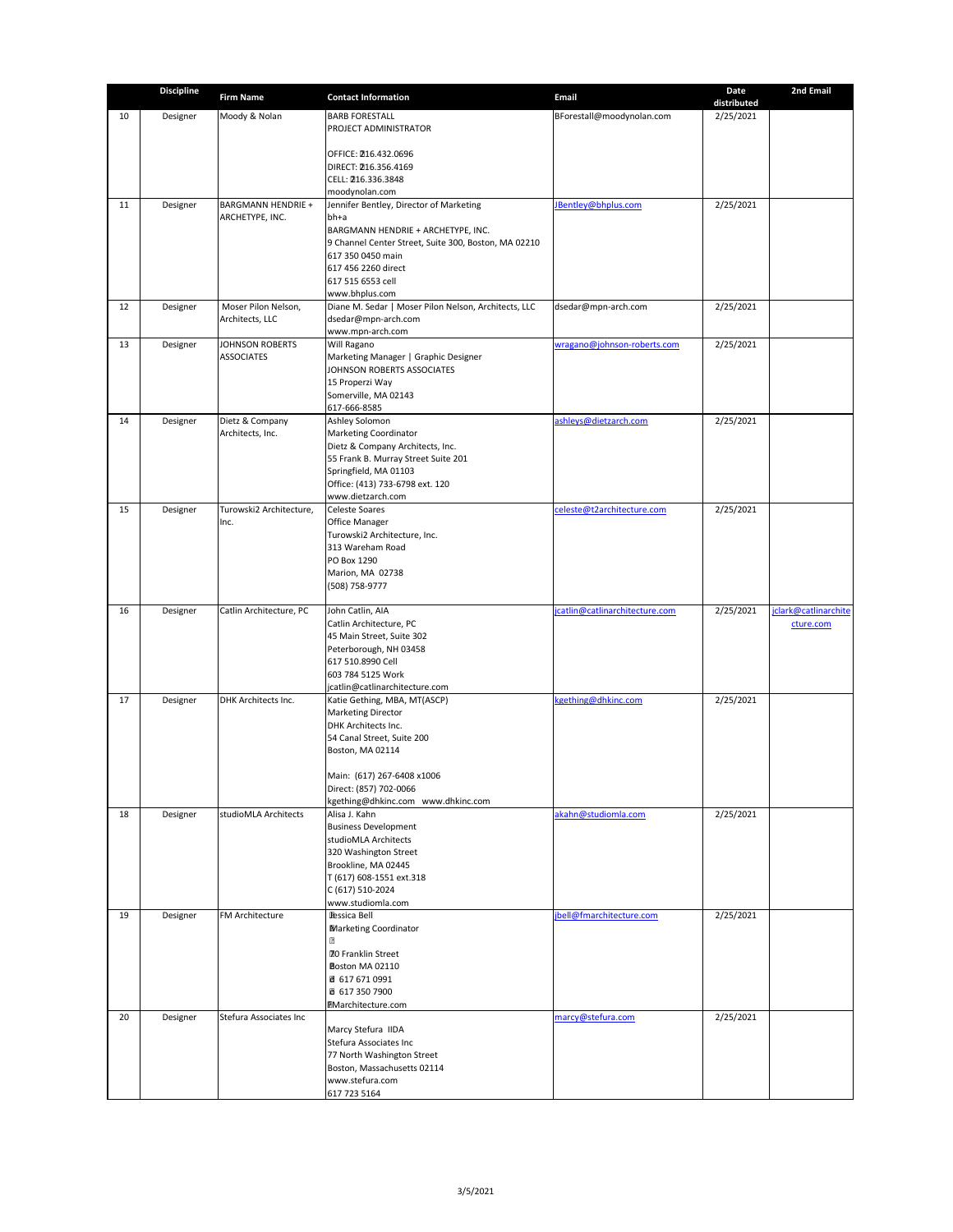|    | <b>Discipline</b> | <b>Firm Name</b>                        | <b>Contact Information</b>                                                              | <b>Email</b>                   | <b>Date</b>              | 2nd Email |
|----|-------------------|-----------------------------------------|-----------------------------------------------------------------------------------------|--------------------------------|--------------------------|-----------|
| 21 | Designer          | <b>William Rawn Architects</b>          | Kate Latimore                                                                           | KLatimore@rawnarch.com         | distributed<br>2/25/2021 |           |
|    |                   |                                         | <b>Marketing Coordinator</b>                                                            |                                |                          |           |
|    |                   |                                         | d. 617-598-3359                                                                         |                                |                          |           |
|    |                   |                                         | 10 Post Office Sq. Suite 1010<br>Boston, MA 02109                                       |                                |                          |           |
|    |                   |                                         | t. 617.423.3470                                                                         |                                |                          |           |
|    |                   |                                         | www.rawnarch.com                                                                        |                                |                          |           |
| 22 | Designer          | Caolo & Bieniek<br>Associates, Inc.     | James F. Shinnick<br>Caolo & Bieniek Associates, Inc.                                   | jshinnick@cbaarchitects.net    | 2/25/2021                |           |
|    |                   |                                         | ARCHITECTURE - PLANNING - INTERIOR DESIGN                                               |                                |                          |           |
|    |                   |                                         |                                                                                         |                                |                          |           |
|    |                   |                                         | <b>GRAPHIC DESIGNER</b><br>413-594-2800<br>521 East Street · Chicopee · MA 01020        |                                |                          |           |
| 23 | Designer          | Juster Pope Frazier                     | kevin chrobak, principal architect                                                      | kevinchrobak@gmail.com         | 2/25/2021                |           |
|    |                   | Architects                              | Juster Pope Frazier Architects<br>82 north street                                       |                                |                          |           |
|    |                   |                                         | northampton massachusetts 01060                                                         |                                |                          |           |
|    |                   |                                         | 413.586.1600                                                                            |                                |                          |           |
| 24 | Designer          | <b>NEXT PHASE STUDIOS</b><br>Architects | Keith Campbell<br><b>NEXT PHASE STUDIOS</b>                                             | kcampbell@nps-architects.com   | 2/25/2021                |           |
|    |                   |                                         | nps-architects.com                                                                      |                                |                          |           |
|    |                   |                                         | 344 Boylston Street                                                                     |                                |                          |           |
|    |                   |                                         | Boston MA 02116<br>T: 617-375-9300                                                      |                                |                          |           |
|    |                   |                                         | F: 617-375-9398                                                                         |                                |                          |           |
| 25 | Engineer          | <b>Nitsch Engineering</b>               | MaKayla Allen                                                                           | mallen@nitscheng.com           | 2/26/2021                |           |
|    |                   |                                         | <b>Marketing Coordinator</b><br>2 Center Plaza, Suite 430, Boston, MA 02108             |                                |                          |           |
|    |                   |                                         | www.nitscheng.com                                                                       |                                |                          |           |
|    |                   |                                         | Main: 617 338 0063                                                                      |                                |                          |           |
| 26 | Engineer          | Weston & Sampson                        | Direct: 857 206 8713<br><b>Stephanie Coombs</b>                                         | Coombs.Stephanie@wseinc.com    | 2/26/2021                |           |
|    |                   |                                         | <b>MARKETING COORDINATOR</b>                                                            |                                |                          |           |
|    |                   |                                         | direct: 978-977-0110 ext. 2350                                                          |                                |                          |           |
|    |                   |                                         | Weston & Sampson<br>55 Walkers Brook Drive, Suite 100   Reading, MA 01867               |                                |                          |           |
|    |                   |                                         | tel: 978-532-1900                                                                       |                                |                          |           |
|    |                   |                                         | westonandsampson.com                                                                    |                                |                          |           |
| 27 | Designer          | Vaysen Studio                           | <b>Ryan Connors</b>                                                                     | ryan@vaysen.com                | 2/26/2021                |           |
|    |                   |                                         | Marketing Manager   Vaysen Studio                                                       |                                |                          |           |
|    |                   |                                         | 125 East Jefferson Street, Syracuse, NY 13202<br>www.vaysen.com                         |                                |                          |           |
|    |                   |                                         | $(315)$ 480-5106                                                                        |                                |                          |           |
| 28 | Designer          | Sorensen Partners                       | Marie S.A. Sorensen RA NCARB LEED AP                                                    | msorensen@sorensenpartners.com | 2/26/2021                |           |
|    |                   |                                         | Architect / Principal-in-Charge<br>Sorensen Partners   Architects + Planners, Inc.      |                                |                          |           |
|    |                   |                                         | 15 Remington St. #1   Cambridge, MA 02138                                               |                                |                          |           |
| 29 | Designer          | <b>LLB Architects</b>                   | T: 617.299.9401. M: 917.215.5796<br>Morgan Devlin                                       | mdevlin@llbarch.com            | 2/26/2021                |           |
|    |                   |                                         | <b>Marketing Director</b>                                                               |                                |                          |           |
|    |                   |                                         | LLB Architects   Pawtucket, RI   Worcester, MA                                          |                                |                          |           |
| 30 | Designer          | <b>HKT Architects</b>                   | www.llbarch.com   401-421-7715   508-556-4648<br>Amy J. Dunlap LEED AP BD+C   Principal | adunlap@hktarchitects.com      | 2/26/2021                |           |
|    |                   |                                         | Planning   Design   Sustainability                                                      |                                |                          |           |
|    |                   |                                         | 24 Roland Street, Suite 301   Charlestown, MA 02129                                     |                                |                          |           |
|    |                   |                                         | T: 617.776.6545 F: 617.776.6678<br>www.hktarchitects.com                                |                                |                          |           |
| 31 | Plan House        | e.Republic                              | Yee Xiong                                                                               | yxiong@erepublic.com           | 2/26/2021                |           |
|    |                   |                                         | <b>Navigator Specialist</b>                                                             |                                |                          |           |
|    |                   |                                         | e.Republic / eRepublic.com<br>Smart Media for Public Sector Innovation                  |                                |                          |           |
|    |                   |                                         | Ph: 916-932-1441                                                                        |                                |                          |           |
| 32 | Designer          | designLAB architects                    | Fax: 916-932-0851<br>designLAB architects                                               | tdoolittle@designlabarch.com   | 2/26/2021                |           |
|    |                   |                                         |                                                                                         |                                |                          |           |
|    |                   |                                         | theresa doolittle                                                                       |                                |                          |           |
|    |                   |                                         | marketing coordinator<br>35 channel center street, suite 103                            |                                |                          |           |
|    |                   |                                         | boston, massachusetts 02210                                                             |                                |                          |           |
|    |                   |                                         | t 617.350.3005                                                                          |                                |                          |           |
|    |                   |                                         | c 978.844.6009<br>www.designlabarch.com                                                 |                                |                          |           |
| 33 | Designer          | <b>TectonArchitects</b>                 | Christine Alson                                                                         | ChristineA@tectonpc.com        | 2/26/2021                |           |
|    |                   |                                         | Administrative Assistant                                                                |                                |                          |           |
|    |                   |                                         | <b>TectonArchitects</b><br>34 Sequassen St                                              |                                |                          |           |
|    |                   |                                         | Suite 200                                                                               |                                |                          |           |
|    |                   |                                         | Hartford, CT 06106                                                                      |                                |                          |           |
|    |                   |                                         | d: 860.990.6906<br>o: 860.548.0802 x 205                                                |                                |                          |           |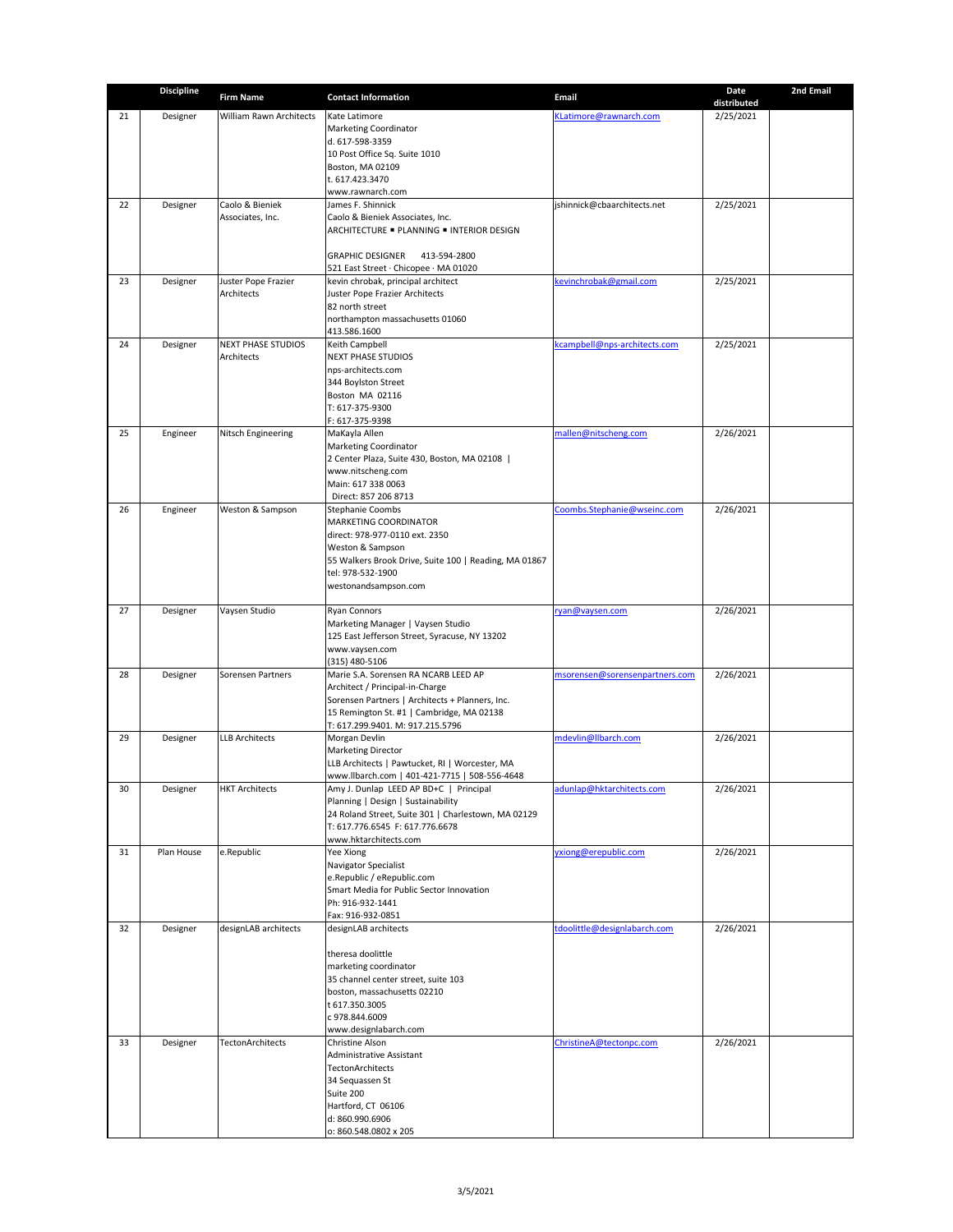|    | <b>Discipline</b> | <b>Firm Name</b>                         | <b>Contact Information</b>                                                           | <b>Email</b>                       | <b>Date</b> | 2nd Email                      |
|----|-------------------|------------------------------------------|--------------------------------------------------------------------------------------|------------------------------------|-------------|--------------------------------|
|    |                   | NV5                                      |                                                                                      |                                    | distributed |                                |
| 34 | Engineer          |                                          | Katie Ward   Marketing Coordinator   NV5                                             | Katie. Ward@nv5.com                | 3/1/2021    |                                |
|    |                   |                                          | Pittsburgh, PA   P: 412.323.8580 x117   D: 412.301.4217                              |                                    |             |                                |
|    |                   |                                          |                                                                                      |                                    |             |                                |
| 35 | Engineer          | <b>CHA Companies</b>                     | <b>Brooke Wilson</b><br>Proposal Manager                                             | BWilson@chacompanies.com           | 3/1/2021    | KAckerman@chaco<br>mpanies.com |
|    |                   |                                          | <b>CHA</b>                                                                           |                                    |             |                                |
|    |                   |                                          | Office: (518) 453-4717                                                               |                                    |             |                                |
|    |                   |                                          | bwilson@chacompanies.com                                                             |                                    |             |                                |
| 36 | Designer          | <b>Tappe Architects</b>                  | www.chacompanies.com<br><b>Gerhard Mullican   Marketing Manager</b>                  | gmullican@tappe.com                | 3/1/2021    |                                |
|    |                   |                                          | p: 617.451.0200 c: 484.855.0161                                                      |                                    |             |                                |
| 37 | Designer          | Peterman Architects, Inc.                | Artan Sadiku, RA, NCARB                                                              | artan@petermanarchitects.com       | 3/1/2021    |                                |
|    |                   |                                          |                                                                                      |                                    |             |                                |
|    |                   |                                          | Peterman Architects, Inc.<br>petermanarchitects.com                                  |                                    |             |                                |
|    |                   |                                          | W: 978-341-0900 x205                                                                 |                                    |             |                                |
| 38 | Engineer          |                                          | <b>Meghan Rogers</b>                                                                 | MRogers@parecorp.com               | 3/1/2021    |                                |
|    |                   | Pare Corporation                         | Marketing Coordinator/ Proposal Manager                                              |                                    |             |                                |
|    |                   |                                          | Pare Corporation                                                                     |                                    |             |                                |
|    |                   |                                          | 8 Blackstone Valley Place                                                            |                                    |             |                                |
|    |                   |                                          | Lincoln, RI 02865                                                                    |                                    |             |                                |
|    |                   |                                          | 401-334-4100 Ext. 1031                                                               |                                    |             |                                |
| 39 | Other             | Deltek, Inc.                             | www.parecorp.com<br>Jacqueline Sessa                                                 | PublicRecords@deltek.com           | 3/1/2021    |                                |
|    |                   |                                          | Public Records Requests                                                              |                                    |             |                                |
|    |                   |                                          | Deltek, Inc.                                                                         |                                    |             |                                |
| 40 | Engineer          | Langan                                   | 2291 Wood Oak Drive, Herndon VA 20171<br>Salvatore Forgione                          | sforgione@langan.com               | 3/3/2021    |                                |
|    |                   |                                          | <b>Business Development Manager</b>                                                  |                                    |             |                                |
|    |                   |                                          | Phone: 973.560.4900 Fax: 973.560.4901                                                |                                    |             |                                |
|    |                   |                                          | 300 Kimball Drive, 4th Floor                                                         |                                    |             |                                |
| 41 | Designer          | James Carr architecture +                | Parsippany, NJ 07054-2172<br>Alisa Roznerita, LEED AP BD+C                           | a.roznerita@jamescarrarchitect.com | 3/3/2021    | jcarr@alum.mit.edu             |
|    |                   | design                                   | James Carr architecture + design                                                     |                                    |             |                                |
|    |                   |                                          | 617.595.6351                                                                         |                                    |             |                                |
|    |                   |                                          | 366 Boylston St. Brookline, MA 02445                                                 |                                    |             |                                |
| 42 | Designer          | <b>TAYLOR &amp; BURNS</b>                | www.jamescarrarchitect.com<br><b>Carol Burns</b>                                     | cb@taylorburns.com                 | 3/3/2021    |                                |
|    |                   | <b>ARCHITECTS</b>                        | FAIA, LEED-AP                                                                        |                                    |             |                                |
|    |                   |                                          | <b>TAYLOR &amp; BURNS ARCHITECTS</b>                                                 |                                    |             |                                |
|    |                   |                                          | 58 Winter Street Boston MA 02108                                                     |                                    |             |                                |
|    |                   |                                          | 617.357.5335<br>www.taylorburns.com                                                  |                                    |             |                                |
| 43 |                   | CBI Consulting, LLC                      | <b>Caitlin Daniels</b>                                                               | cdaniels@cbiconsultingllc.com      | 3/3/2021    |                                |
|    |                   | Vidaris, Inc.                            |                                                                                      |                                    |             |                                |
|    |                   |                                          | <b>Marketing Director</b><br>Tel: +1 617 464 6934                                    |                                    |             |                                |
|    |                   |                                          | CBI Consulting, LLC   Vidaris, Inc.                                                  |                                    |             |                                |
|    |                   |                                          | 250 Dorchester Avenue                                                                |                                    |             |                                |
|    |                   |                                          | Boston <b>IMA 32127</b>                                                              |                                    |             |                                |
|    |                   |                                          | www.cbiconsultingllc.com <sup>[2]</sup> www.vidaris.com                              |                                    |             |                                |
|    |                   |                                          |                                                                                      |                                    |             |                                |
| 44 | Designer          | Drummey Rosane Anderso Debra Polomarenko |                                                                                      | debrap@draws.com                   | 3/3/2021    |                                |
|    |                   |                                          | <b>Marketing Manager</b>                                                             |                                    |             |                                |
|    |                   |                                          | Drummey Rosane Anderson, Inc.<br><b>Howard Clock Building</b>                        |                                    |             |                                |
|    |                   |                                          | 260 Charles Street, Studio 300                                                       |                                    |             |                                |
|    |                   |                                          | Waltham, MA 02453                                                                    |                                    |             |                                |
|    |                   |                                          | 617.964.1700 x143                                                                    |                                    |             |                                |
| 45 | Other             | <b>ELLANA CONSTRUCTION</b>               | www.draws.com<br>Paul Garabedian                                                     | pgarabedian@ellana.net             | 3/3/2021    |                                |
|    |                   | <b>CONSULTANTS</b>                       | Marketing & Business Development Manager                                             |                                    |             |                                |
|    |                   |                                          | Cell: 857.300.0450                                                                   |                                    |             |                                |
|    |                   |                                          | <b>ELLANA CONSTRUCTION CONSULTANTS</b>                                               |                                    |             |                                |
|    |                   |                                          | cost management + project controls + owner<br>representation + professional training |                                    |             |                                |
|    |                   |                                          | 98 North Washington Street, Suite 109 . Boston, MA                                   |                                    |             |                                |
|    |                   |                                          | 02114 • 857.233.4561                                                                 |                                    |             |                                |
| 46 | Designer          | Gienapp Architects, LLC                  | Sally Woodson                                                                        | swoodson@gienapparchitects.com     | 3/4/2021    |                                |
|    |                   |                                          | <b>Executive Assistant</b>                                                           |                                    |             |                                |
|    |                   |                                          | Gienapp Architects, LLC                                                              |                                    |             |                                |
|    |                   |                                          | 20 Conant Street                                                                     |                                    |             |                                |
|    |                   |                                          | Danvers, MA 01923                                                                    |                                    |             |                                |
|    |                   |                                          | T: (978) 750-9062 x 121                                                              |                                    |             |                                |